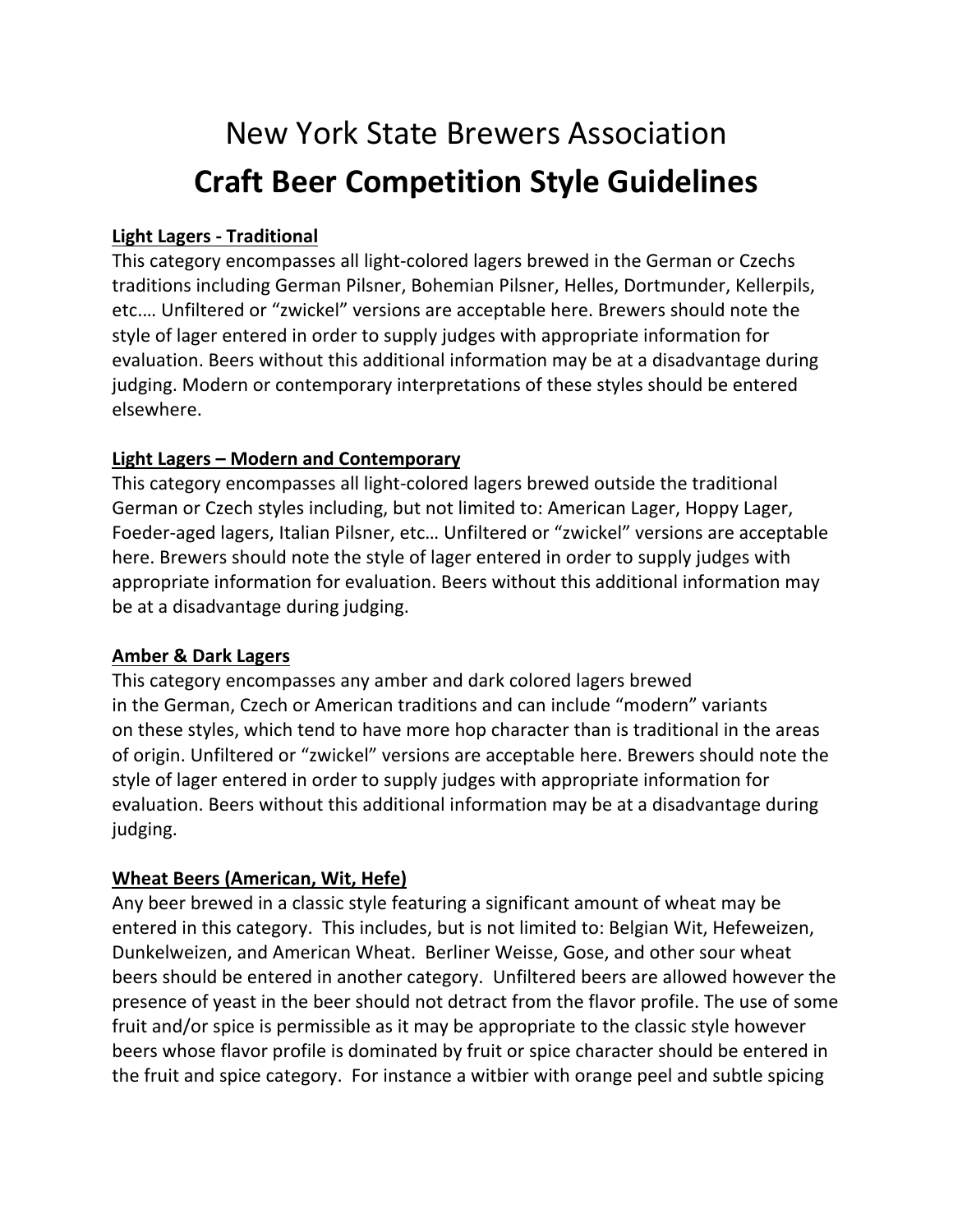would be appropriate in this category, but a cherry vanilla hefeweizen should be entered in the Fruit & Spice Beer (non-sour) category.

## **Golden/Blonde Ales (American, Kolsch, Cream Ale)**

This category encompasses all interpretations of light colored ales including (but not limited to) Kolsch, Cream Ale, and Blonde Ale and may include more modern versions that have more hop character than is traditional in the areas of origin. Slight haze may be allowable depending on the style of beer. Winning beers should exhibit the malt, body, balance and fermentation profile of the intended style. Brewers should note the style of ale entered in order to supply judges with appropriate information for evaluation. Beers without this additional information may be at a disadvantage during judging.

## **Amber/Red Ales (British, American, Irish, Scottish)**

This category encompasses all interpretations of amber or red colored ales including (but not limited to) Irish Red, Scottish Ale, English Bitter, American Amber and may include more modern versions that have more hop character than is traditional in the classic style. Unfiltered versions are acceptable here although significant murkiness may be considered a fault. Winning beers should exhibit the malt, body, balance, and fermentation profile of the intended style. Brewers should note the style of ale entered in order to supply judges with appropriate information for evaluation. Beers without this additional information may be at a disadvantage during judging.

# **Pale Ale**

This category encompasses all classic and contemporary styles of Pale Ale including American Pale Ale, British Pale Ale and more modern lower abv "golden" pale ales. Unfiltered versions are acceptable here. Winning entries should be hop forward but may include more classic pales that exhibit malt/hop balance and modern versions which are more hop focused. Unfiltered versions are acceptable here although significant murkiness may be considered a fault. Beers in this category should not be above 6.5% abv. No production notes are necessary for this category.

# **Hazy Pale Ale**

This category is intended for pale ales brewed in the recently popular New England or Hazy/Juicy style with an abv below 6.5%. Hazy Pale Ales range in color from light golden to dark copper. Beer clarity may range from light haze to murky. Hop flavors and aromas should dominate with mild to medium bitterness. Fruit forward hop character is common but not required. The hop flavor and aroma should be intense, complex and harmonious. Diacetyl should not be present. Malt flavor and aroma is present and balanced and serves as a secondary actor to hops and a high level of residual sweetness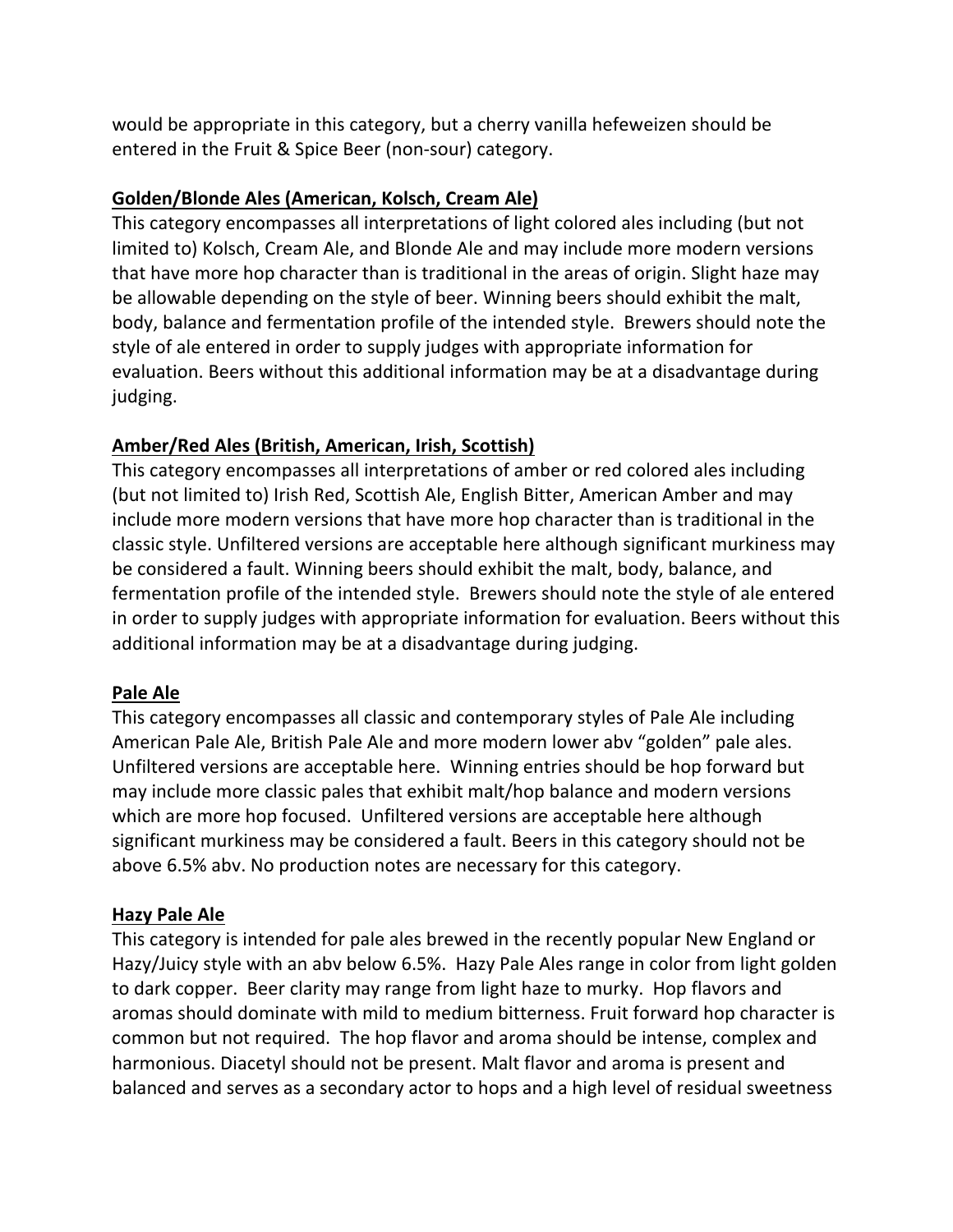may be present. Any beer brewed with specialty ingredients, such as fruit or spices, should be entered elsewhere. Hazy Pale Ale is stylistically similar to Hazy IPA and it is at the discretion of the brewer to choose the proper category for their beer. No production notes are necessary for this category.

#### **American IPA**

Beers in this category include those brewed in the style of classic American IPA. Classic American IPA ranges in color from light golden to dark copper. Beers in this category exhibit clarity that are often brite but may exhibit some chill haze or slight hop haze; beers that are murky or opaque should be entered in Hazy IPA. However flavors and aromas of hops--described often as citrusy, piney, resinous, tropical, fruity, woody, sulfuric, and/or dank--are the signature elements of this beer, and are the most noticeable element of the flavor and aroma. The presence of yeast should not detract from the overall flavor of the beer. The hop flavor and aroma should be intense, complex and harmonious. Diacetyl should not be present. Malt flavor and aroma is present and balanced, and serves as a secondary actor to hops. Beers above 7.5% abv should be entered in the American DIPA category. No production notes are necessary for this category.

#### **Hazy IPA**

This category is intended for beers brewed in the New England or Hazy/Juicy IPA style with an abv at 6.5% or above. Hazy IPA ranges in color from light golden to dark copper. Beers clarity may range from light haze to murky. Hop flavors and aromas should dominate with mild to medium bitterness. Fruit forward hop character is common but not required. The hop flavor and aroma should be intense, complex and harmonious. Diacetyl should not be present. Malt flavor and aroma is present and balanced, and serves as a secondary actor to hops and a high level of residual sweetness is common. The use of lactose is permissible to enhance body but should not overwhelm the flavor character of the beer. Any beer brewed with specialty ingredients, such as fruit or spices, should be entered elsewhere. Beers above 7.5% should be entered in the Hazy DIPA category. No production notes are necessary for this category.

### **American IPA Variations**

This category includes all variations of IPA that would be considered stylistically independent. This may include, but is not limited to, Session IPA, Black IPA, Brett IPA, Brut IPA, fruited IPA, or "milkshake" IPAs. Winning entries should still exhibit the flavors of and aromas of hops common to IPA but may also include non-traditional malt profiles, yeast strains, abv levels, or added ingredients. However the overall impression should be of a beer that is variation of IPA. Brewers should note any specialty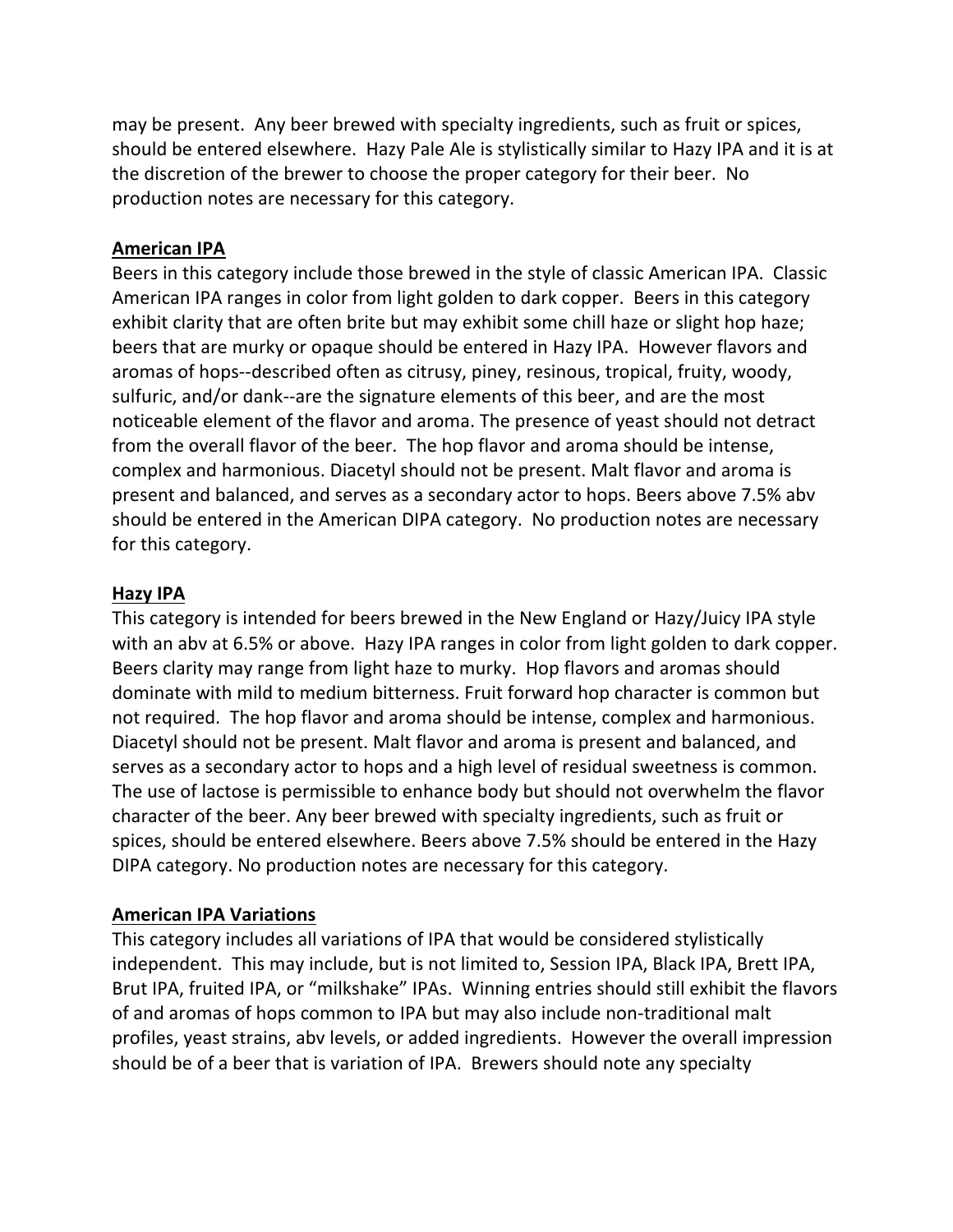ingredients or processes order to supply judges with appropriate information for evaluation.

## **American DIPA**

This category encompasses hop-forward beers that are above 7.5% ABV. Classic Double IPA and stronger versions of the contemporary variations listed in the American IPA category may be entered here. As with American IPA, the overall flavor of these beers should strongly favor hops with malt and yeast characters in balance. No production notes are necessary for this category.

### **Hazy DIPA**

This category encompasses all Hazy hop-forward beers that are above 7.5% ABV. Hazy Double IPA and stronger versions of the contemporary variations listed in the Hazy IPA category may be entered here. As with Hazy IPA, the overall flavor of these beers should strongly favor hops with malt and yeast characters in balance. The use of lactose is permissible to enhance body but should not overwhelm the flavor character of the beer. No production notes are necessary for this category.

# **Barrel Aged (Sour)**

This category includes any beer that has a substantial acidic and/or wild yeast character AND has a substantial oak or barrel related character. Winning examples in this category will deftly marry barrel or spirit character (including oak, bourbon, gin, rum, wine, vermouth, brandy, tequila, etc…) with an underlying base beer. This category may include beers with fruits, spices, or other flavorings. The intensity of the barrel-related character will vary with the base beer, but it should be prominent and well integrated in the finished beer. The intensity of the acidic or "wild" character may vary from moderate to intense. Beers entered in this category will require substantial explanation from the brewer in order to be judged appropriately. Brewers should note process, ingredients (including the types of barrels used) and objectives in order to paint a full picture of the beer being judged. Beers without this additional information may be at a disadvantage during judging.

# **Barrel Aged (non-Sour)**

This category includes all barrel-aged beers that are not sour or wild. Beers in this category should demonstrate a balance of flavor between the barrel(s) and base beer. Pleasant oxidative notes may enhance the character of these beers due to extended aging. Beers entered in this category will require explanation from the brewer in order to be judged appropriately. Brewers should note the base beer (or variation on a classic style) and the barrel(s) used in order to paint a full picture of the beer being judged. Beers without this additional information may be at a disadvantage during judging.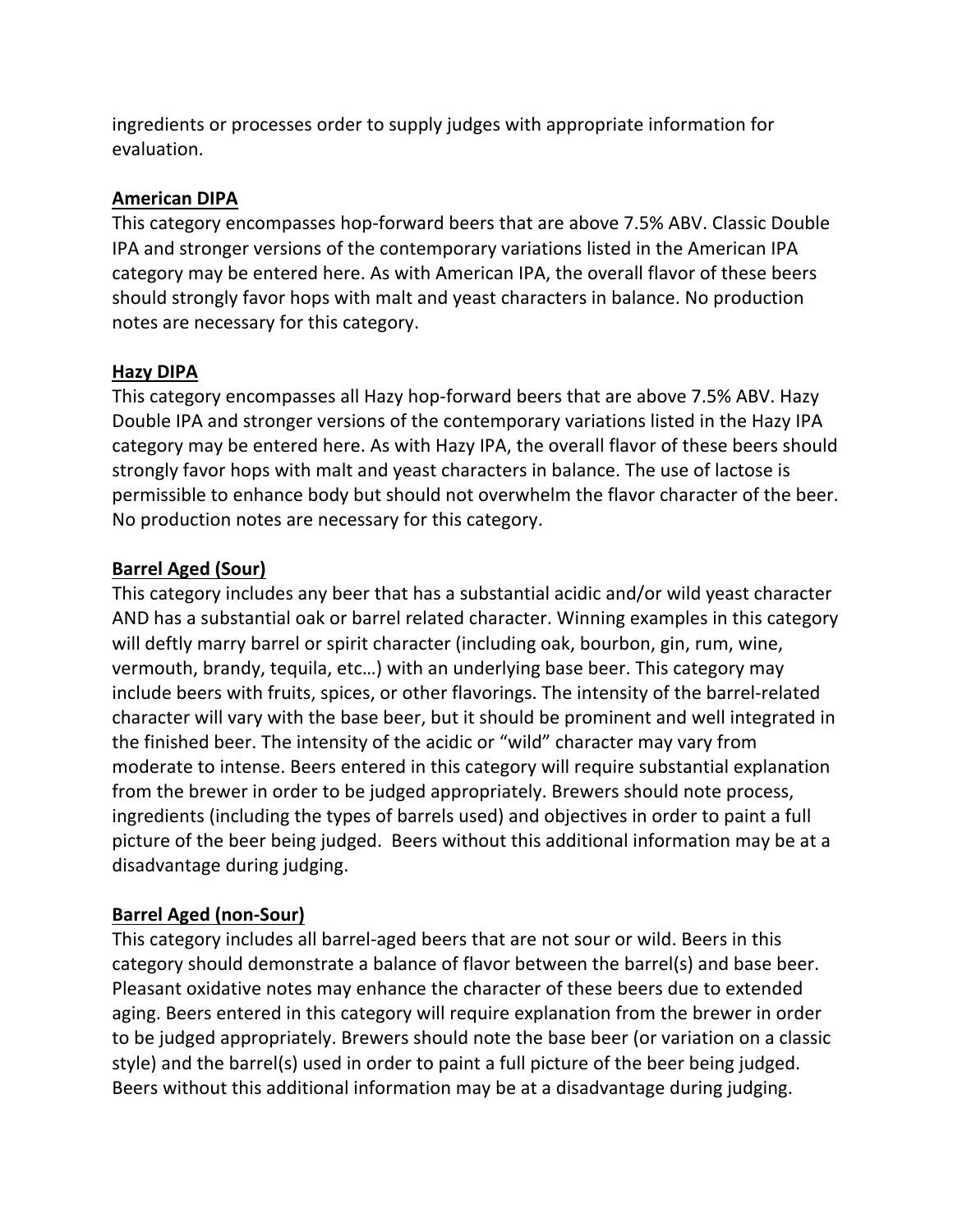Beers with light to moderate fruit, spice or other "culinary" character may be entered here, but if the intensity of the "adjunct" character is high, they would be better entered in another category.

### **Belgian Farmhouse**

This is a broad category for all interpretations of farmhouse ales. This may include dark, light, imperial, or session versions of farmhouse ales. Beers in this category may have moderate Brettanoymces, bacterial/ sour, or spice character, though they are not required. The unifying thread for this category is farmhouse yeast: while non-Saccharomyces character may be present, expressive farmhouse yeast character is a requirement. Similarly, winning examples should finish dry to very dry. Heavily fruited, spiced, soured, or Bretted versions should be entered elsewhere, particularly if the "specialty" character is more dominant than the original farmhouse yeast character. Beers entered in this category may range from traditional DuPont-esque versions to experimental "Bretted imperial black saisons". As such, beers entered in this category may require substantial explanation from the brewer in order to be judged appropriately. Brewers should note process, ingredients and objectives in order to paint a full picture of the beer being judged. Beers without this additional information may be at a disadvantage during judging.

### **Belgian Other (Trappist, Strong, etc...)**

This category encompasses all Belgian-style beers that do not fall elsewhere in the style guidelines. Classic styles appropriate to this category include Abbey styles (dubbel, tripel, quad), as well as Belgian blonde and pale ales, Belgian IPA, Belgian-strong golden ales, and obscure styles such as Belgian biere de table. Belgian Farmhouse ales have their own dedicated category and should be entered there. Classifying Belgian-style beers can be difficult, but any beer that does not fit the mold of one of the Belgian classic styles should be entered elsewhere. Some of the above styles may allow for slight acidic, Brett, or spice character; however, any beers with substantial wood, sour, or wild/Brettanomyces character should be entered elsewhere. For judging purposes, please note the classic style on your entry form. Beers without this additional information may be at a disadvantage during judging. Beers will be grouped and judged by classic styles where possible until the medal round.

### **Experimental**

This category is a catch-all to encompass any beers that do not fit elsewhere in the style guidelines. If an entering brewer is dissatisfied with the way another style is written, s/he can enter the beer here. Beers entered into this category should use some nontraditional ingredient, adjunct or process. This may include beers that strive for flavors outside the normal realm of beer (e.g. "cocktail beers" or savory beers), as well as beers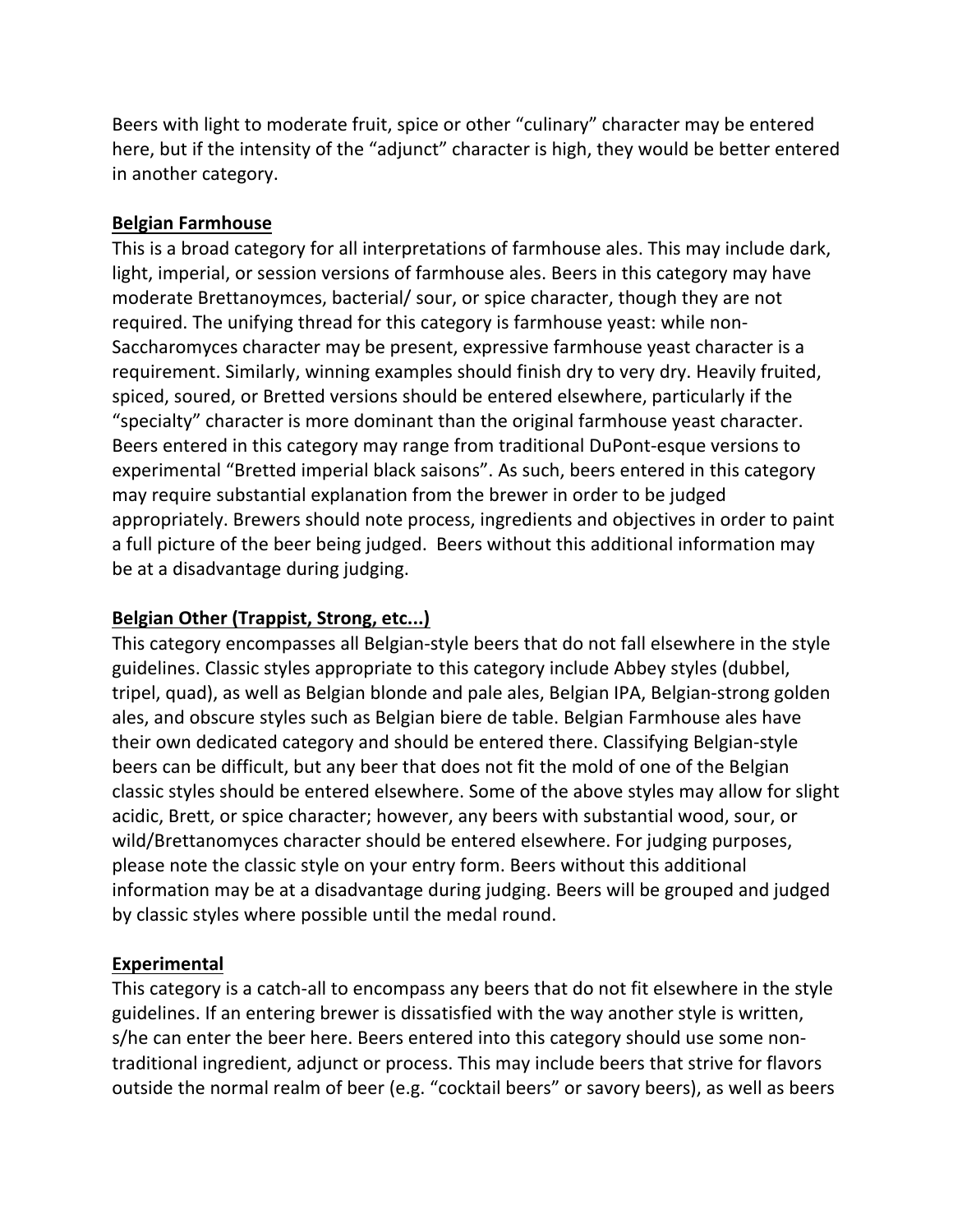that do not have an identifiable classic base style. Beers entered in this category will require substantial explanation from the brewer in order to be judged appropriately. Beers without this additional information may be at a disadvantage during judging. Brewers should note process, ingredients, and objectives in order to paint a full picture of the beer being judged.

# **Fruit & Vegetable Beers (non-Sour)**

This category includes any beer made with any fruit, vegetable, where the added ingredient(s) is moderate to strong and is well pronounced and dominates the overall impression of the beer. When entering the beer, the brewer should note his/her goal in creating this beer. While citing a traditional base style is not required for judging, it does help give the judges some useful context, even if the beer does not adhere strictly to that base style. Beers without this additional information may be at a disadvantage during judging. The specialty ingredients used should be stated in the production notes. Brewers should avoid using descriptive words like puree, fresh, natural, organic, canned, etc. For example, Fresh Organic Peaches and Peach Puree would both be listed as just "Peach." Beers entered in this category should not exhibit any wild or sour character. Beers may include additional ingredients that compliment but do not overpower the expression of Fruit or Vegetable in the beer.

# **Coffee, Chocolate, Spice, and other Adjunct Beers (non-Sour)**

This category includes any beer made with Coffee, Chocolate, Spices or other Adjuncts where the added ingredient(s) is moderate to strong and is well pronounced and dominates the overall impression of the beer. When entering the beer, the brewer should note his/her goal in creating this beer. While citing a traditional base style is not required for judging, it does help give the judges some useful context, even if the beer does not adhere strictly to that base style. Beers without this additional information may be at a disadvantage during judging. The specialty ingredients used should be stated in the production notes. Brewers should avoid using descriptive words like extract, powder, natural, organic, canned, etc. For example, organic coffee with chocolate extract and maple syrup would both be listed as just "coffee, chocolate, maple." Beers entered in this category should not exhibit any wild or sour character. Beers that include additional ingredients that compliment but not overpower the expression of Coffee, Chocolate, Spice or other Adjunct in the beer.

# **Fruit & Vegetable Beers (Sour)**

This category includes any beer made with any fruit, vegetable, where the added ingredient(s) is moderate to strong and is well pronounced and dominates the overall impression of the beer. When entering the beer, the brewer should note his/her goal in creating this beer. While citing a traditional base style is not required for judging, it does help give the judges some useful context, even if the beer does not adhere strictly to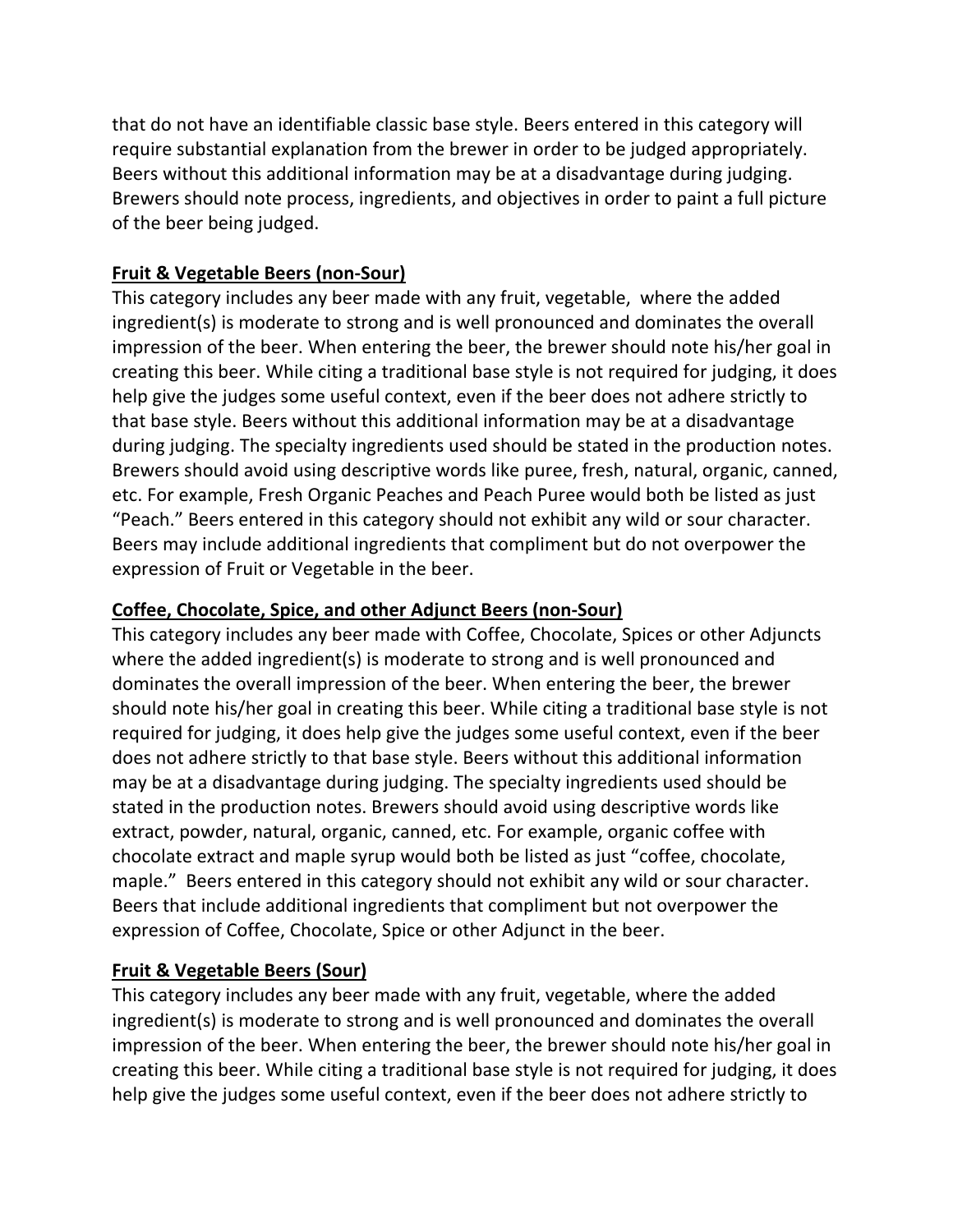that base style. Beers without this additional information may be at a disadvantage during judging. The specialty ingredients used should be stated in the production notes. Brewers should avoid using descriptive words like puree, fresh, natural, organic, canned, etc. For example, Fresh Organic Peaches and Peach Puree would both be listed as just "Peach." Beers may include additional ingredients that compliment but do not overpower the expression of Fruit or Vegetable in the beer. Beers with tartness, acidity, Brett character, or barrel character are allowable in this category whether the perceived wild/sour character is achieved through the addition of wild yeast/microbes or "kettle souring."

# **Coffee, Chocolate, Spice, and other Adjunct Beers (sour)**

This category includes any beer made with Coffee, Chocolate, Spices or other Adjuncts where the added ingredient(s) is moderate to strong and is well pronounced and dominates the overall impression of the beer. When entering the beer, the brewer should note his/her goal in creating this beer. While citing a traditional base style is not required for judging, it does help give the judges some useful context, even if the beer does not adhere strictly to that base style. Beers without this additional information may be at a disadvantage during judging. The specialty ingredients used should be stated in the production notes. Brewers should avoid using descriptive words like extract, powder, natural, organic, canned, etc. For example, organic coffee with chocolate extract and maple syrup would both be listed as just "coffee, chocolate, maple." Beers that include additional ingredients that compliment but not overpower the expression of Coffee, Chocolate, Spice or other Adjunct in the beer. Beers with tartness, acidity, Brett character, or barrel character are allowable in this category whether the perceived wild/sour character is achieved through the addition of wild yeast/microbes or "kettle souring."

### **Brown Ale (American & British)**

All brown ales should be entered in this category. Color should be light to dark brown and chill haze is allowable at low temperatures. Hop bitterness, flavor and aroma may range from low to medium. Malt character from roasted, toasted or caramelized malts may be low to medium-high but should be evident. Fruity esters are allowable provided they are in balance with the other flavors. Diacetyl, if present at all, should be very low. Any beers with substantial wood, sour, or wild/Brettanomyces/spontaneous character should be entered elsewhere. Any beer brewed with specialty ingredients, such as fruit or spices, should be entered elsewhere.

# **Porters (non-Imperial)**

All porters with the exception of Imperial Porter should be entered in this category. This includes Smoked Porter, Brown Porter, London Porter, and Robust Porter. Porters should be dark brown to black with low to medium hop bitterness. Malt character,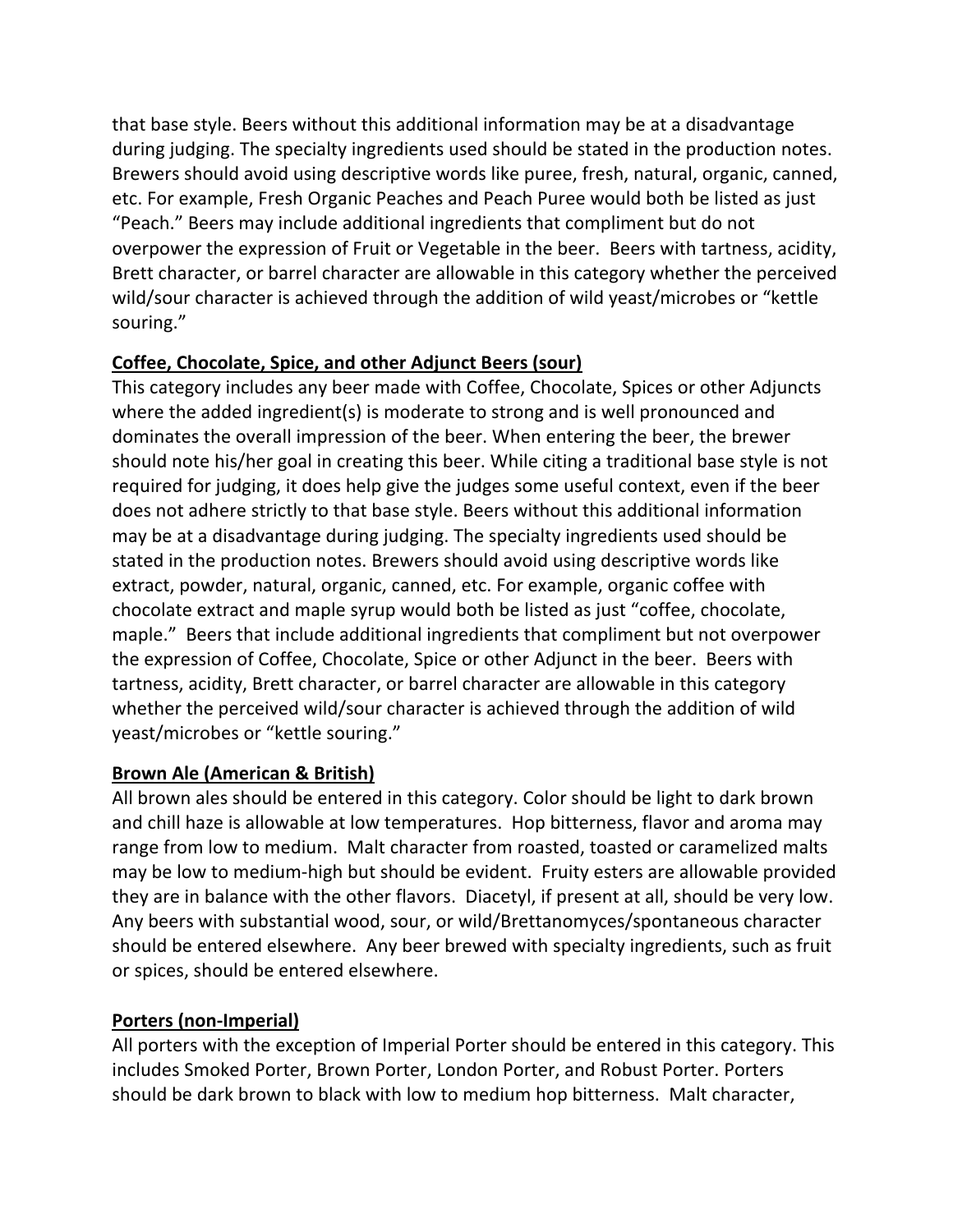particularly from roasted malts, should be medium to medium-high. Fruity esters are allowable provided they are in balance with the other flavors. Diacetyl, if present at all, should be very low. Any beers with substantial, barrel, wood, sour, or wild/Brettanomyces/spontaneous character should be entered elsewhere. Imperial or Baltic Porters should be entered in the Imperial Stout & Porter category. Any beer brewed with specialty ingredients, such as fruit or spices, should be entered elsewhere.

## **Stout (non-Imperial)**

All variations of stout with the exception of Imperial Stout should be entered in this category. This includes Classic Irish Dry Stout, Export Stout, American Stout, Oatmeal Stout, and Sweet/ Milk Stout. Stouts may be of varying abv levels however all should exhibit medium to high roasted malt character. Color should be black and body should be medium to full. Any beers with substantial, barrel, wood, sour, or wild/Brettanomyces/spontaneous character should be entered elsewhere. Imperial Stouts should be entered in the Imperial Stout category. Any beer brewed with specialty ingredients such as fruit or spices should be entered elsewhere. Brewers should note the style of stout entered in order to supply judges with appropriate information for evaluation. Beers without this additional information may be at a disadvantage during judging.

## **Imperial Stouts & Porters**

All classic Imperial Stouts, Imperial Porters and Baltic Porters should be entered in this category. This may include modern variations, but winning beers should exhibit the roasted malt, full body, higher abv, balance and fermentation profile appropriate to the style. Any beers with substantial barrel, coffee, or spice characters should be entered elsewhere.

### **Strong Ales (non-Belgian)**

This is a catch-all category for any strong (above 7.5% abv) beer not covered by other categories. This may include, but is not limited to, British and American Barleywines, Scotch Wee Heavy, Imperial Brown or Red Ale, Imperial Pilsner, and Dopplebock. Imperial Stouts, Imperial Porters, Double/Triple IPAs and Belgian strong ales should be entered elsewhere. Winning entries should exhibit the flavor profile and balance that would be appropriate to the base style of beer. Beers with noticeable barrel, fruit, or spice flavor should be entered elsewhere. Brewers should note the intended style of the beer, or the classic style that they have used as their base (i.e. Imperial Pilsner or Imperial Red Ale). Beers without this additional information may be at a disadvantage during judging.

### **Kettle and Simple Sours**